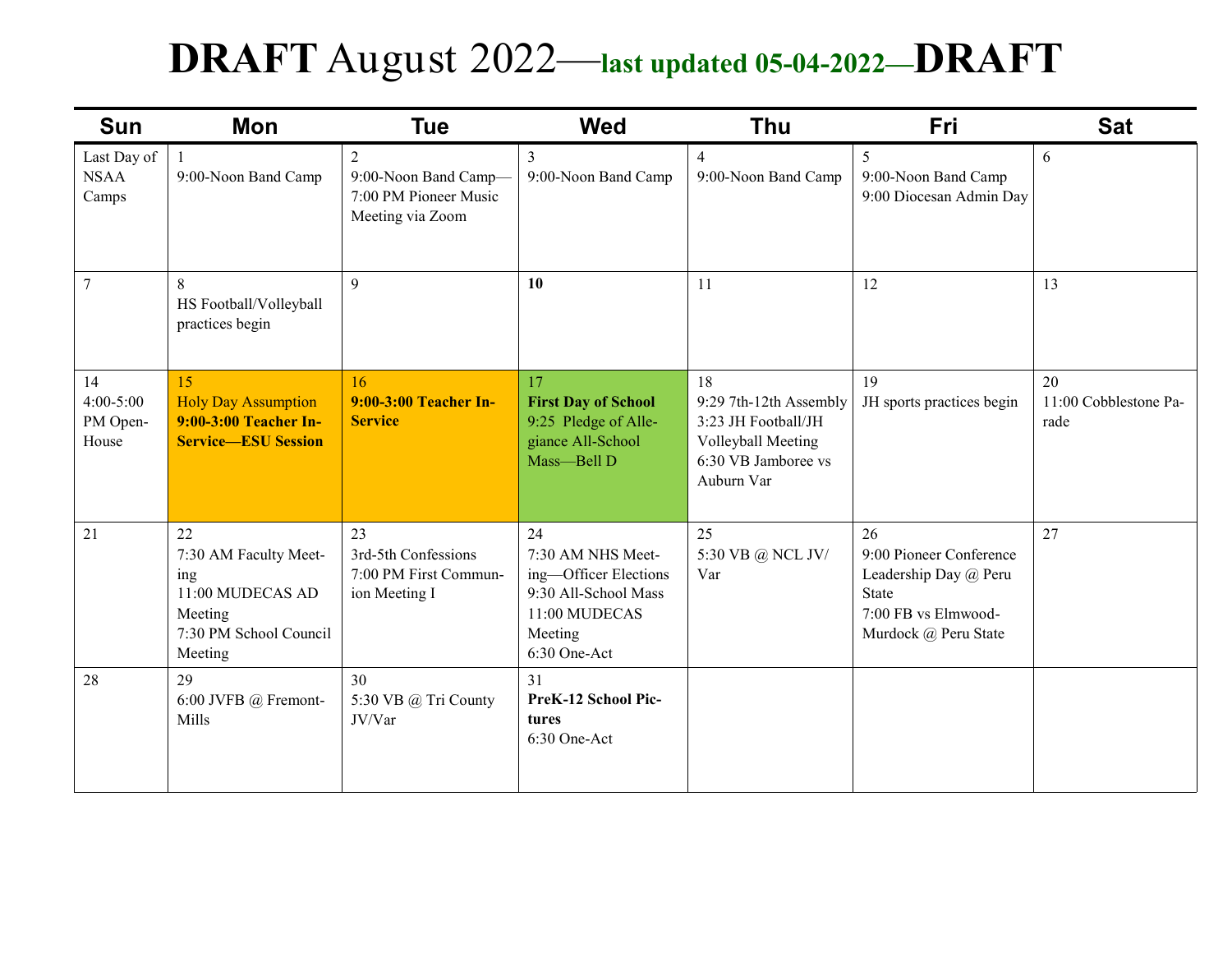# September 2022

| <b>Sun</b>     | <b>Mon</b>                                                                                                        | <b>Tue</b>                                                                                                 | <b>Wed</b>                                                                                                                    | <b>Thu</b>                                                                                   | Fri                                                                                       | <b>Sat</b>                                                                                                          |
|----------------|-------------------------------------------------------------------------------------------------------------------|------------------------------------------------------------------------------------------------------------|-------------------------------------------------------------------------------------------------------------------------------|----------------------------------------------------------------------------------------------|-------------------------------------------------------------------------------------------|---------------------------------------------------------------------------------------------------------------------|
|                |                                                                                                                   |                                                                                                            |                                                                                                                               | <b>PreK School Pictures</b>                                                                  | $\overline{2}$<br>9:30 All-School Mass<br>7:00 FB vs Lawrence-<br>Nelson                  | 3<br>VB @ Weeping Water<br>Tourney<br>TBA Huskers vs North<br>Dakota                                                |
| $\overline{4}$ | $\overline{5}$<br><b>NO SCHOOL-Labor</b><br>Day                                                                   | 6<br>5:30 VB vs Diller-Odell<br>V/Var                                                                      | $\tau$<br>9:30 All-School Mass<br>10:00 Pioneer AD Meeting<br>6:30 One-Act<br><b>MUDECAS VB Voting</b>                        | 8<br>5:30 VB @ Sidney JV/Var                                                                 | $\mathbf{Q}$<br>7:00 FB @ Nebraska<br>Lutheran in Waco                                    | 10<br><b>ACT</b> Test Date<br>VB @ HTRS Tourney<br>TBA Huskers vs Geor-<br>gia Southern                             |
| 11             | 12<br>7:30 AM Faculty Meet-<br>ing<br>4:00 JHVB @ PC<br>5:00 JHFB @ PC<br>TBA MUDECAS VB                          | 13<br>TBA MUDECAS VB                                                                                       | 14<br>9:30 All-School Adoration<br>11:30 Pioneer Meeting<br>7:00 PM Senior Parent<br>Meeting<br>6:30 One-Act                  | 15<br>1:30 Diocesan Regional<br>Meeting @ TBA<br>TBA MUDECAS VB<br><b>No PM Bus Service</b>  | 16<br>NO SCHOOL-<br><b>Fair Day</b><br>7:00 FB vs Diller-Odell<br><b>FB Parents Night</b> | 17<br>TBA JVVB @ Lewis-<br>ton JV Tourney<br>TBA Huskers vs Okla-<br>homa                                           |
| 18             | 19<br>4:00 JHVB vs NCL<br>4:00 JHFB vs NCL<br>6:00 JVFB vs NCL<br>7:30 PM School Council                          | 20<br>3rd-5th Confessions<br>5:00 VB vs PC/Southern                                                        | 21<br>9:30 All-School Mass<br>6:30 One-Act<br>7:00 PM Junior Parent<br>Meeting                                                | 22<br>4:00 JHVB vs HTRS<br>6:00 JHFB vs HTRS<br>6:00 VB @ Lewiston JV/<br>Var                | 23<br>3rd-4th Reading Day<br>5:30 Reserve VB @ BDS<br>7:00 FB @ BDS at Brun-<br>ing       | 24<br>9:00 JHVB @ HTRS<br>Tourney<br>VB @ Axtell Tourney                                                            |
| 25             | 26<br>7:30 AM Faculty Meet-<br>ing<br>4:00 JHFB @ Sou/DO<br>6:00 JVFB @ Southern<br>5:30 VB @ Savannah JV/<br>Var | 27<br><b>Progress Report</b><br><b>Grades Due</b><br>4:00 JHVB @ Lewiston<br>5:30 VB vs Freeman JV/<br>Var | 28<br>1:10/1:23 Dismissal- Bell<br><b>C-6:00-8:30 PT Confer-</b><br>ences<br>9:30 All-School Mass<br><b>No PM Bus Service</b> | 29<br><b>School Picture Retake</b><br>Day<br>5:30 VB vs Sterling JV/<br>Var VB Parents Night | 30<br>7:00 FB @ HTRS                                                                      | 9:00 JVVB Sacred<br>Heart JV Tourney<br>TBA Huskers vs Indi-<br>ana<br>NSAA legislative and<br>caucus proposals due |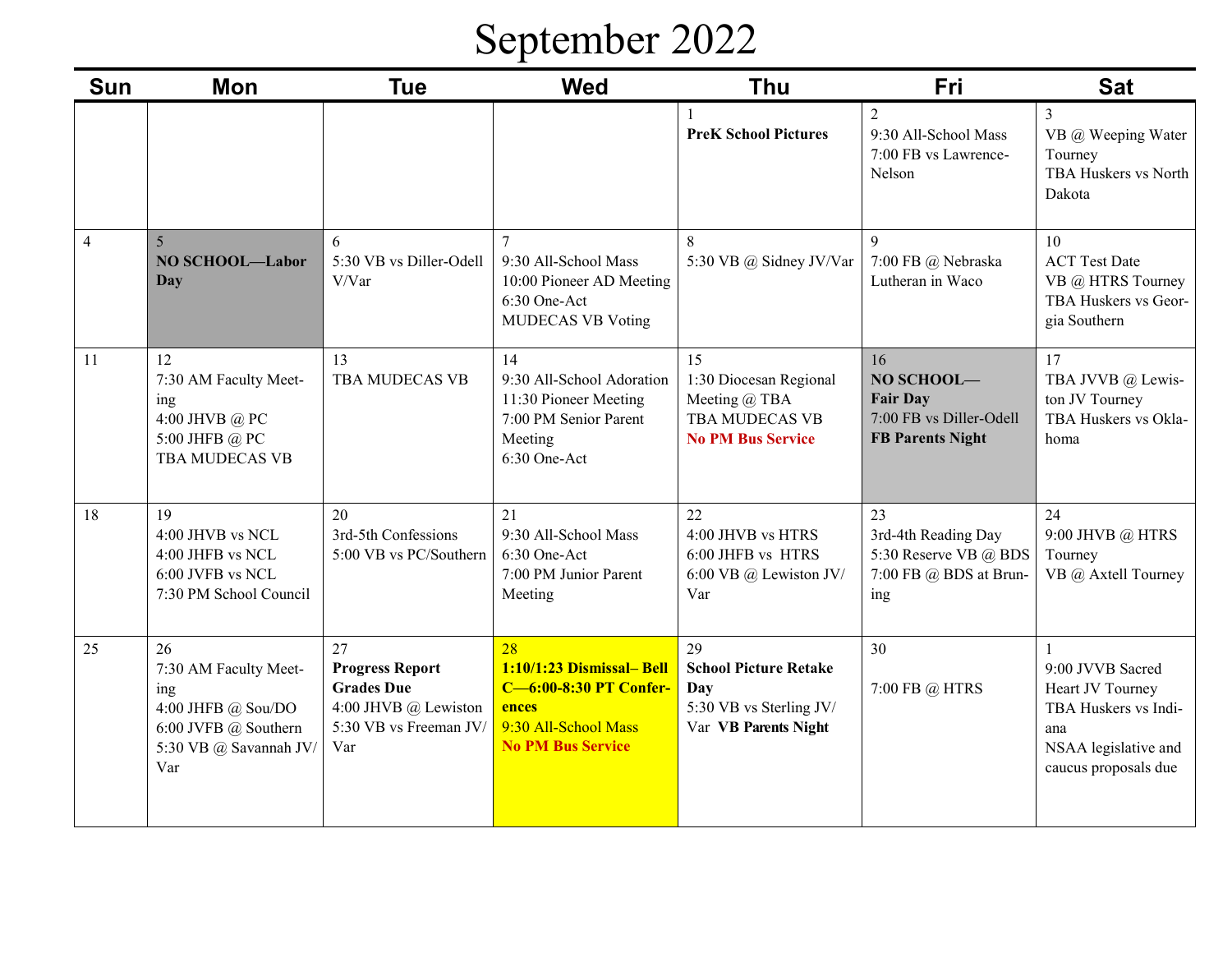#### October 2022

| <b>Sun</b>                                        | Mon                                                                                                                                                         | <b>Tue</b>                                                                                 | <b>Wed</b>                                                                                                   | <b>Thu</b>                                                                          | Fri                                                                                                                                     | <b>Sat</b>                                                   |
|---------------------------------------------------|-------------------------------------------------------------------------------------------------------------------------------------------------------------|--------------------------------------------------------------------------------------------|--------------------------------------------------------------------------------------------------------------|-------------------------------------------------------------------------------------|-----------------------------------------------------------------------------------------------------------------------------------------|--------------------------------------------------------------|
| $\overline{2}$<br>Life Chain<br>Youth Group       | $\overline{3}$<br>1:30 TEAMS Diocesan HS<br>Principals/CAOs Meeting<br>JVVB @ FC High Tour-<br>ney<br>4:00 JHVB vs JB<br>4:00 JHFB vs JB<br>6:00 JVFB vs JB | $\overline{4}$<br>Pioneer VB Seeding<br>JHVB @ FCMS Tour<br>5:30 VB vs Rock Port<br>JV/Var | 5<br>7:00 PM HS Homecom-<br>ing Scavenger Hunt                                                               | 6<br>5:00 STUCO Taco Feed<br>6:30 Pep Rally/Jersey<br>Auction                       | $\overline{7}$<br>9:30 All-School Mass<br>12:45 SC Cookout/<br>Games-Bell C<br>7:00 FB vs JB<br>Homecoming Crowning<br>Homecoming Dance | 8<br>JHVB @ Lew Tour-<br>ney<br>JVVB @ NCL JV<br>Tourney     |
| $\overline{9}$<br>Diocesan<br>Honors Ban-<br>quet | 10<br>NO SCHOOL-<br><b>Diocesan Teacher Insti-</b><br>tute-<br>VB Pioneer @ DO/JB<br>6:00 JVFB Open                                                         | 11<br>VB Pioneer @ DO/JB                                                                   | 12<br>9:30 All-School Mass<br>11:30 Pioneer Meeting<br>7:00 PM Pioneer Music<br>Zoom Meeting<br>6:30 One-Act | 13<br>1:30 TEAMS Diocesan<br><b>Elem Principals Meeting</b><br>7:00 FB @ NC Lourdes | 14<br>1:10/1:23 Dismissal-<br><b>Teacher In-Service</b><br><b>Bell C</b>                                                                | 15<br>JHVB @ Auburn<br>Tourney<br>VB Pioneer @ DO            |
| 16                                                | 17<br>7:30 AM Faculty Meeting<br>Fall Journalism Conven-<br>tion at UNL<br>4:00 JHFB @ Sidney<br>7:00 PM First Communion<br>Meeting II                      | 18<br>3rd-5th Confessions<br>5:00 VB Triangular @<br><b>JB/HTRS</b>                        | 19<br><b>Report Card Grades</b><br><b>Due</b><br>9:30 7th-12th Adora-<br>tion/Confessions<br>6:30 One-Act    | 20<br><b>End of First Quarter</b><br>FB First Round Playoff                         | 21                                                                                                                                      | 22<br><b>ACT</b> Test Date<br>JVVB @ Sterling<br>Tourney     |
| 23                                                | 24<br>VB Sub-Districts<br>7:00 PM School Council<br>Meeting                                                                                                 | 25<br>VB Sub-District                                                                      | 26<br>9:30 All-School Mass<br>6:30 One-Act practice                                                          | 27<br>Pre-ACT Sophomores<br>Periods 1-4                                             | 28<br>FB 2nd Round Playoff                                                                                                              | 29<br><b>VB</b> District Final<br>TBA Huskers vs<br>Illinois |
| 30                                                | 31<br>6:30 One-Act                                                                                                                                          |                                                                                            |                                                                                                              |                                                                                     |                                                                                                                                         |                                                              |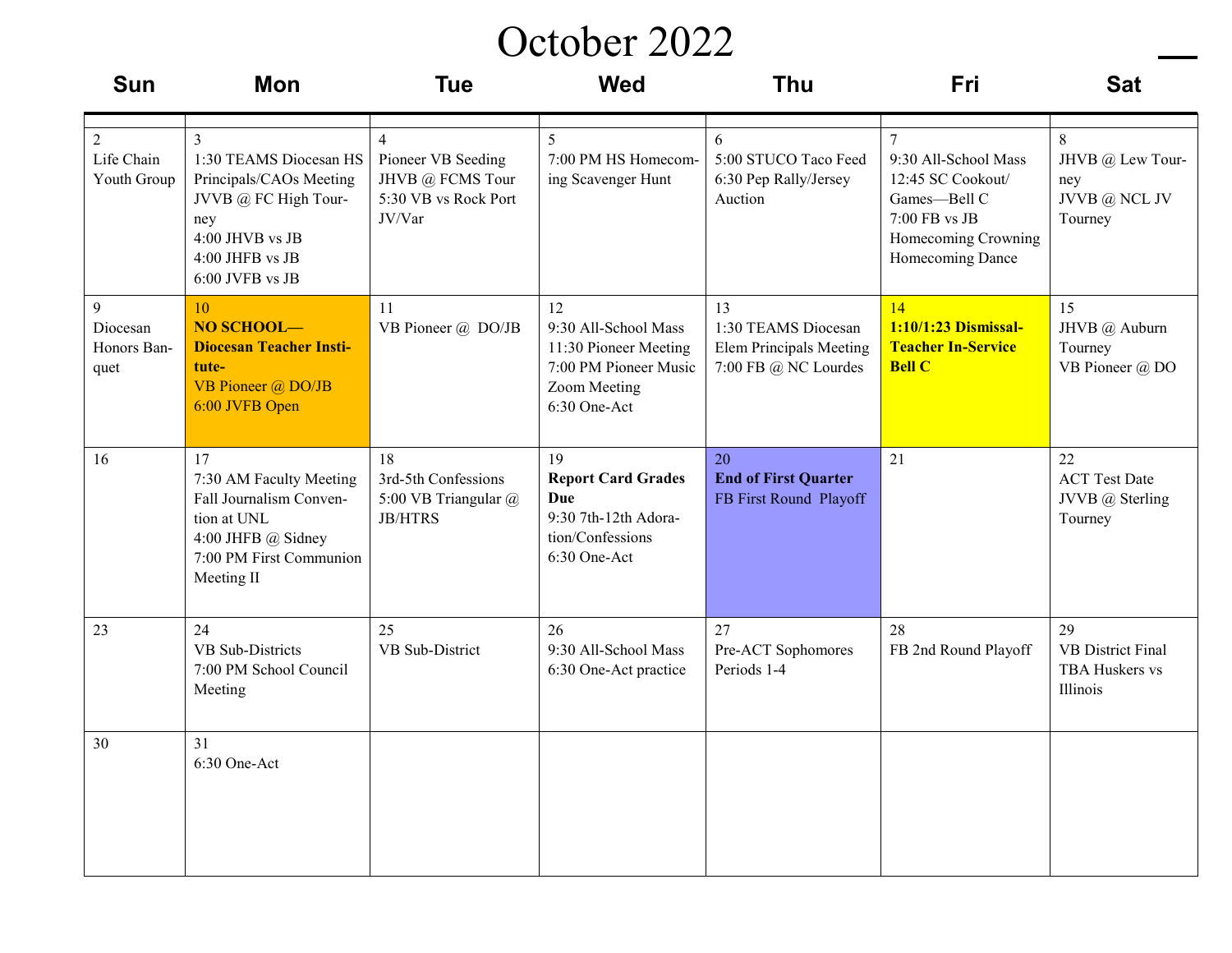### November 2022

| $\blacksquare$<br><b>Sun</b>                    | <b>Mon</b>                                                                                                                                  | <b>Tue</b>                                                                              | <b>Wed</b>                                                                                                                               | <b>Thu</b>                                                                                   | Fri                                                                                                                        | <b>Sat</b>                                                             |
|-------------------------------------------------|---------------------------------------------------------------------------------------------------------------------------------------------|-----------------------------------------------------------------------------------------|------------------------------------------------------------------------------------------------------------------------------------------|----------------------------------------------------------------------------------------------|----------------------------------------------------------------------------------------------------------------------------|------------------------------------------------------------------------|
|                                                 |                                                                                                                                             | 9:30 All-School Mass<br>All-Saints Day<br>NSAA District II Meet-<br>ing<br>6:30 One-Act | $\overline{2}$<br>All Souls' Day<br><b>Cemetery Visits</b><br>State Volleyball Tour-<br>nament                                           | 3<br>State Volleyball Tour-<br>nament<br>1:30 Diocesan Re-<br>gional Meeting @<br><b>TBA</b> | $\overline{4}$<br>9:30 All-School Mass<br>State Volleyball Tourna-<br>ment<br>FB Quarterfinals                             | 5<br>State Volleyball Tour-<br>nament<br>TBA Huskers vs Min-<br>nesota |
| 6                                               | 7<br>7:30 AM Faculty Meeting<br>Pioneer Vocal @ HTRS<br>7:00 PM Concert<br>7:00 Pioneer VB Meeting                                          | 8<br>5:30-7:00 Booster Club<br>Chili Cook-off                                           | 9<br>9:30 All-School Mass<br>7:30 Pioneer FB Meet-<br>ing<br>6:30 One-Act                                                                | 10<br>4:00 JHBBB vs NCL<br>6:30 One-Act                                                      | 11<br>Veteran's Day<br>11:00 Veteran's Day Pro-<br>gram $@$ FC High/1:30<br>Parade<br>FB Semifinals                        | 12                                                                     |
| 13                                              | 14<br>NSAA HS BB practice<br>begins<br>7th-11th Retreats<br><b>SENIORS NO SCHOOL</b>                                                        | 15<br>3rd-5th Confessions<br>6:30 One-Act dress<br>rehearsal/load for Pio-<br>neer      | 16<br>9:00 Pioneer Play Pro-<br>duction @ Tri County<br>9:30 All-School Mass                                                             | 17<br>9:30 7th-12th Adora-<br>tion/Confessions<br>4:00 JHBBB @ PC                            | 18<br>1:10/1:23 Dismissal-<br><b>Teacher In-service</b><br><b>Bell F</b><br>12:30 3rd Grade Thanks-<br>giving Play and Tea | 19<br>9:00 JHBBB HTRS<br>Tourney<br>TBA Huskers vs Wis-<br>consin      |
| 20                                              | 21<br>10:15 AM D2 State FB<br>Championship<br><b>Progress Report Card</b><br><b>Grades</b> due                                              | 22<br>4:00 JHBBB vs HTRS<br>Youth Group                                                 | 23<br><b>No Bus Service</b><br>9:30 All-School<br>Mass-Bell C<br><b>Youth Group</b><br>1:10/:23 Dismissal-<br><b>Thanksgiving Bell E</b> | 24<br>NO SCHOOL-<br><b>Thanksgiving</b><br>Nick Nolte died in<br>service to his country      | 25<br>NO SCHOOL-                                                                                                           | 26                                                                     |
| 27<br>6:30 PM One-Act<br><b>Dessert Theatre</b> | 28<br>10:00 AM Late Start HS<br>SH Blood Drive at Prich-<br>ard Auditorium<br>Play Production District<br>7:00 PM School Council<br>Meeting | 29<br>Play Production Dis-<br>trict                                                     | 30<br>Play Production Dis-<br>trict<br>AM Rehearsal for Ele-<br>mentary Concert                                                          |                                                                                              |                                                                                                                            |                                                                        |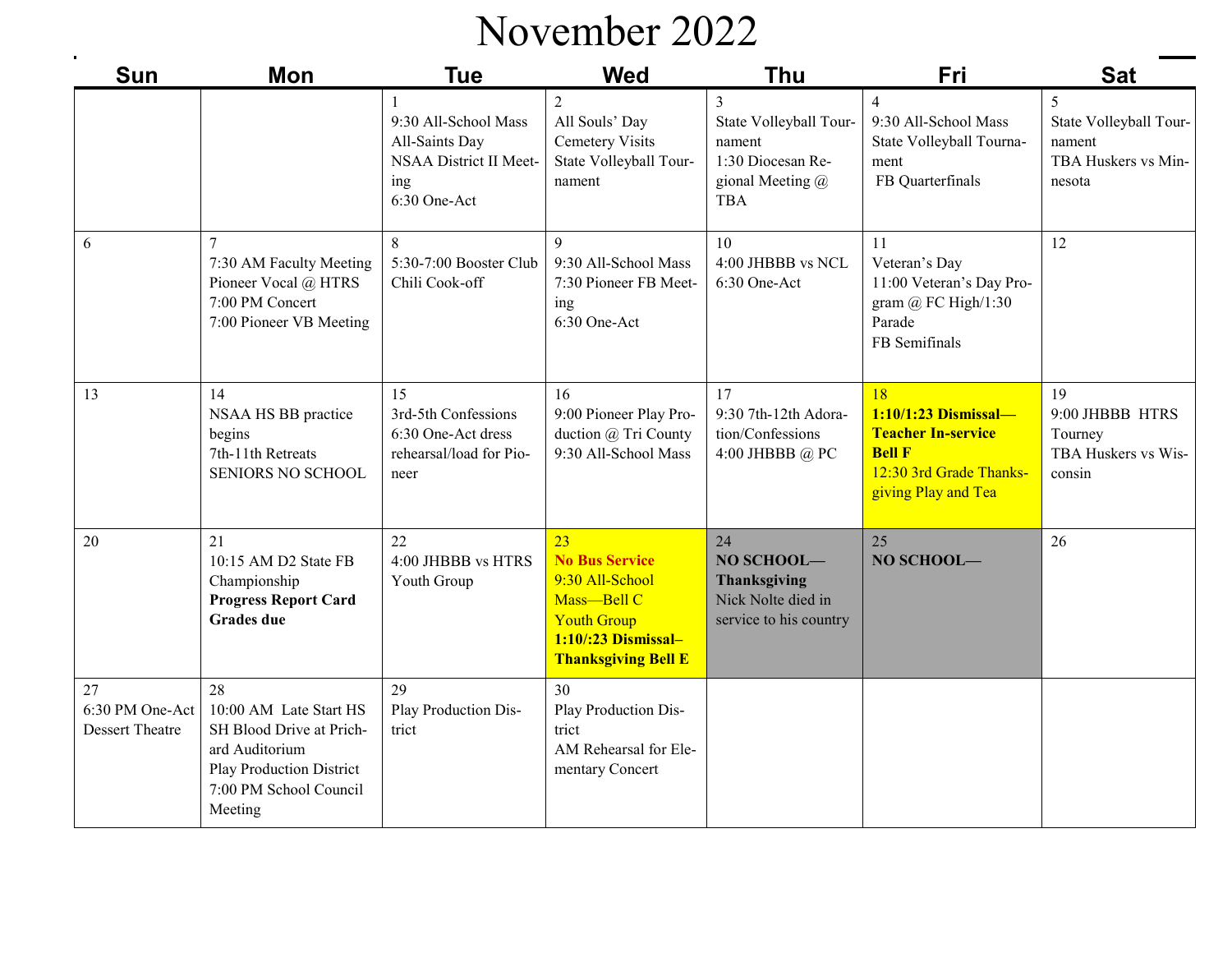#### December 2022

| <b>Sun</b>                               | <b>Mon</b>                                                                                                                                         | <b>Tue</b>                                                               | <b>Wed</b>                                                           | <b>Thu</b>                                                                                                                             | <b>Fri</b>                                                                                                                                    | <b>Sat</b>                                                                                                                    |
|------------------------------------------|----------------------------------------------------------------------------------------------------------------------------------------------------|--------------------------------------------------------------------------|----------------------------------------------------------------------|----------------------------------------------------------------------------------------------------------------------------------------|-----------------------------------------------------------------------------------------------------------------------------------------------|-------------------------------------------------------------------------------------------------------------------------------|
|                                          |                                                                                                                                                    |                                                                          |                                                                      | Play Production District<br>9:30 Rehearsal for 7th-<br>12th Concert                                                                    | $\overline{2}$<br>Play Production District<br>9:30 All-School Mass<br>5:00 BB @ Sterling<br>gbGB                                              | 3<br><b>TEC</b><br>TBA JHBBB Rotating<br>Tournament @ NCL                                                                     |
| $\overline{4}$<br><b>TEC</b>             | 5<br><b>TEC</b><br>7:30 AM Faculty<br>Meeting<br>1:30 TEAMS Dioce-<br>san HS Principals/<br>CAO Meeting<br>7:00 PM Elementary<br>Christmas Concert | 6<br>4:30 BB vs NCL Boys<br>$C$ -Team/gG                                 | $\tau$<br>D1/D2 NSAA Play<br>Production Champi-<br>onships @ Norfolk | 8<br>9:30 All-School Mass-<br>Immaculate Conception<br>4:00 JHBBB @ JB<br>6:00 GBB vs Sidney gG                                        | $\overline{Q}$<br>1:10/1:23 Dismissal-<br><b>Bell</b> -Teacher In-<br><b>Service</b><br>9:30 Living Rosary<br>Practice<br>6:00 BB @ Friend GB | 10<br><b>ACT Test</b><br>JHBBB K of C Tour-<br>nament<br>JVBB @ HTRS JV<br>Tourney<br>7:30 Living Rosary/<br>Christmas Formal |
| 11                                       | 12<br>3rd-5th Confessions<br>5:30 JHBBB @ MC                                                                                                       | 13<br>7th-12th Confessions<br>5:00 BB @ Lewiston<br>bBG                  | 14<br>9:30 All-School Mass<br>11:00 MUDECAS<br>Meeting               | 15<br>1:30 TEAMS Diocesan<br>Elem Principals Meet-<br>ing<br>7:00 PM 7th-12th<br>Christmas Concert                                     | 16<br>4:00 BB vs HTRS<br>gbBG Booster Club<br><b>Soup Supper</b>                                                                              | 17<br>12:00 PM BB vs Le-<br><b>Blond GB</b>                                                                                   |
| 18                                       | 19<br>7:00 PM School<br><b>Council Meeting</b>                                                                                                     | 20<br><b>Final Exams</b><br>4:30 BB vs Tri County<br>gbGB                | 21<br><b>Final Exams</b><br><b>No PM Bus Service</b>                 | 22<br>1:10/1:23 Dismissal-<br><b>Final Exams</b><br>9:30 All-School Mass<br>4:30 BB @ Elmwood<br>Murdock gbGB<br><b>No Bus Service</b> | 23<br>NO SCHOOL-<br>Holidays<br>5-Day Practice/Comp<br>Moratorium                                                                             | 24<br>5-Day Practice/Comp<br>Moratorium                                                                                       |
| 25<br>5-Day Practice/<br>Comp Moratorium | 26<br>NO SCHOOL-<br><b>Holidays</b><br><b>Report Card Grades</b><br>due                                                                            | 27<br>NO SCHOOL-<br><b>Holidays</b><br>5-Day Practice/Comp<br>Moratorium | 28<br>NO SCHOOL-<br><b>Holidays</b>                                  | 29<br><b>BB</b> Freeman Holiday<br>Tournament-5:00<br>Boys/6:30 Girls<br>NO SCHOOL-<br><b>Holidays</b>                                 | 30<br><b>BB</b> Freeman Holiday<br>Tournament-5:00<br>Girls/6:30 Boys<br>NO SCHOOL-<br><b>Holidays</b>                                        | 31                                                                                                                            |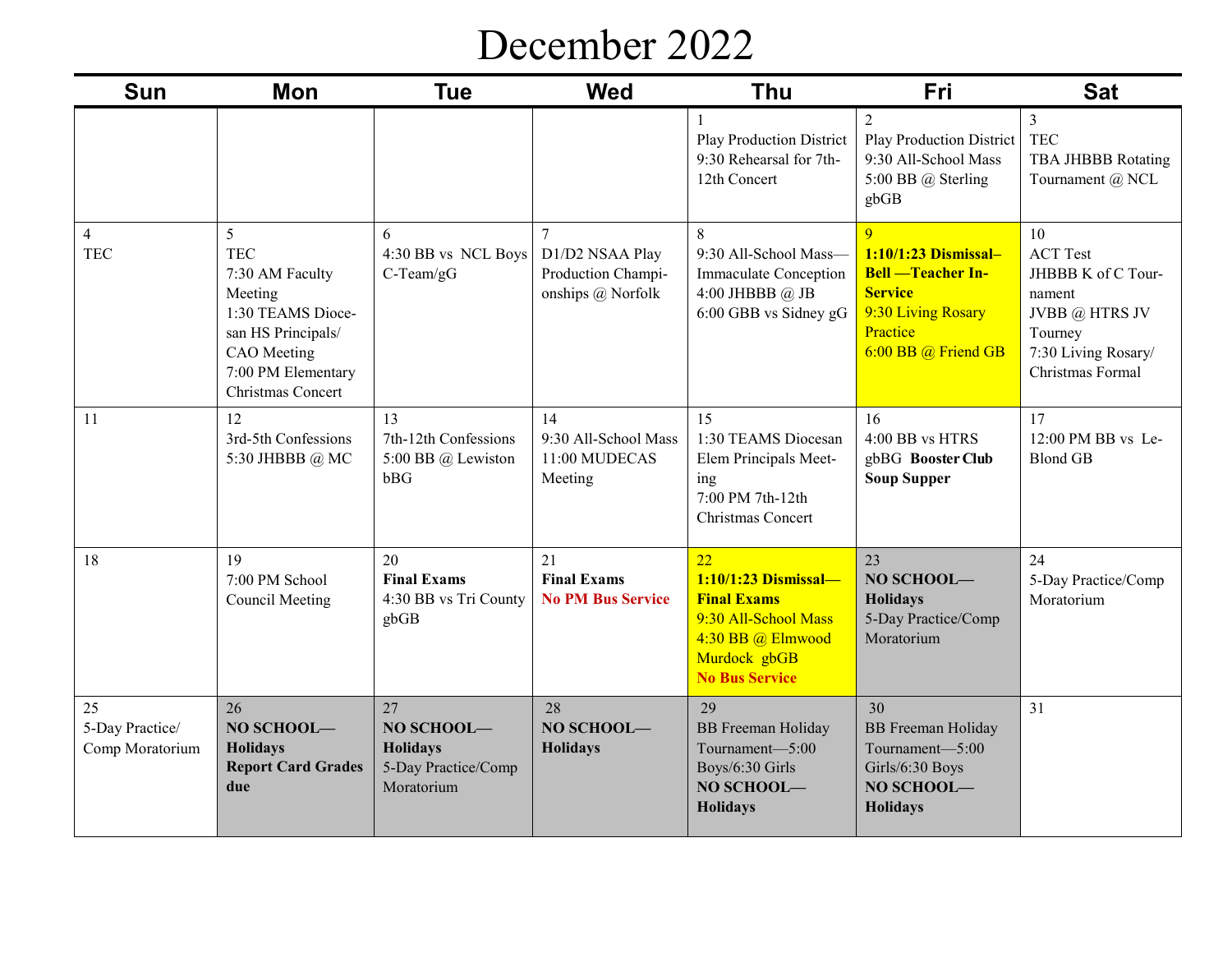#### January 2023

| <b>Sun</b>                                                                                      | <b>Mon</b>                                                                                                                                               | <b>Tue</b>                                                                                                                                 | <b>Wed</b>                                                                             | <b>Thu</b>                                   | Fri                                                                                        | <b>Sat</b>                                                                                                                                      |
|-------------------------------------------------------------------------------------------------|----------------------------------------------------------------------------------------------------------------------------------------------------------|--------------------------------------------------------------------------------------------------------------------------------------------|----------------------------------------------------------------------------------------|----------------------------------------------|--------------------------------------------------------------------------------------------|-------------------------------------------------------------------------------------------------------------------------------------------------|
| $\mathbf{1}$<br>Holy Day of<br>Obligation-<br>Solemnity of<br>Mary                              | $\overline{2}$<br>NO SCHOOL-<br><b>Holidays</b><br><b>MUDECAS</b> Seeding                                                                                | 3<br><b>School Resumes</b><br>Report Cards sent home<br><b>No Bus Service</b>                                                              | $\overline{4}$                                                                         | 5                                            | 6<br>9:30 All-School Mass<br>4:30 BB vs Diller-Odell<br>gbGB Girls Parents<br><b>Night</b> | $\overline{7}$<br>TBA BBB @ Steve<br>Vertin Memorial Clas-<br>sic vs TBA                                                                        |
| $\,$ 8 $\,$                                                                                     | 9<br>7:30 AM Faculty Meet-<br>ing<br><b>GBB MUDECAS</b>                                                                                                  | 10<br><b>BBB MUDECAS</b>                                                                                                                   | 11<br>9:30 All-School Mass<br>9:00 AM NSAA Dis-<br>trict II Meeting                    | 12<br><b>G/B BB MUDECAS</b>                  | 13<br><b>GBB MUDECAS</b>                                                                   | 14<br><b>BBB MUDECAS</b>                                                                                                                        |
| 15                                                                                              | 16<br><b>NO SCHOOL-Martin</b><br>Luther King Day                                                                                                         | 17<br>4:30 BB vs Auburn<br>gbGB                                                                                                            | 18<br>9:30 All-School Mass<br>10:00 Pioneer Meet-<br>ing @ Lincoln NSAA<br>Youth Group | 19<br>1:30 Diocesan Re-<br>gional Meet @ TBA | 20<br>5:00 BB @ PC gbGB                                                                    | 21<br><b>JVBB</b> Sacred Heart JV<br>Tourney at RAC/Aud                                                                                         |
| 22                                                                                              | 23<br>4:00 JHGBB @ Lewis-<br>ton<br>Pioneer Instrumental<br>Clinic @ FCSH-7:00<br>Concert                                                                | 24<br>Pioneer BB Seeding<br>4:00 BB vs Southern<br>gbGB Boys Parents<br><b>Night</b>                                                       | 25<br>9:30 All-School Mass                                                             | 26<br>$4:00$ BB $@$ JB gbGB                  | 27<br>1:10/1:23 Dismissal-<br><b>Bell C-Teacher In-</b><br><b>Service</b>                  | 28<br>Nebraska March for<br>Life in Lincoln<br>MUDECAS Speech @<br><b>HTRS</b><br><b>SH School/Bill Simon</b><br><b>Memorial Shrimp</b><br>Feed |
| 29<br>Catholic<br>School<br>Week-<br>Parish Appre-<br>ciation Day/<br>Public Rela-<br>tions Day | 30<br>7:30 AM Faculty Meet-<br>ing<br>CSW-Celebrating our<br>Community-Bell A<br>4:00 JHGBB vs Sterling<br>Pioneer BB @ Lew/PC<br>7:00 PM School Council | 31<br><b>Progress Report</b><br><b>Grades Due</b><br>CSW-Parents Appre-<br>ciation Day/Celebrate<br>Students-Bell C<br>Pioneer BB @ TC/Lew |                                                                                        |                                              |                                                                                            |                                                                                                                                                 |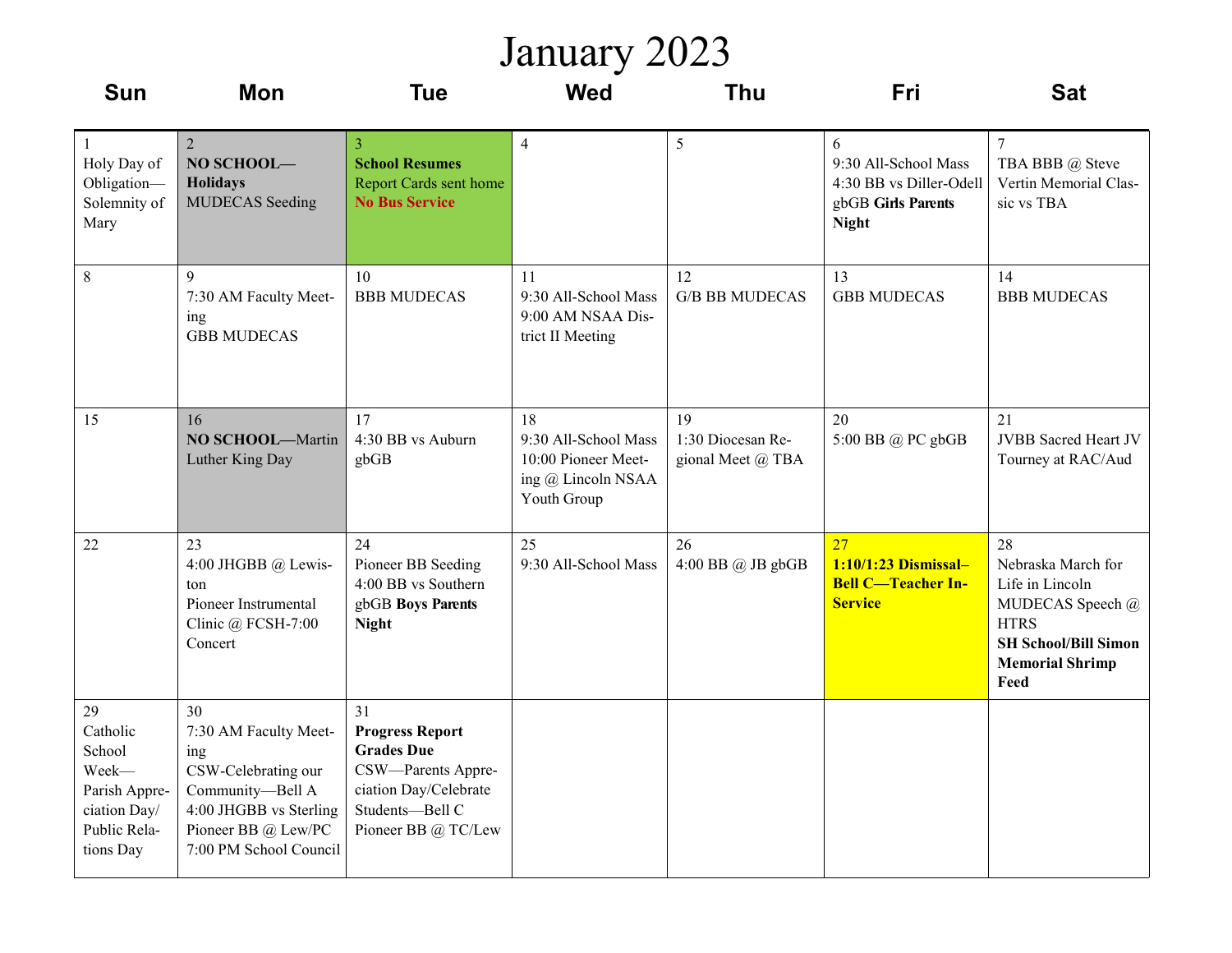## February 2023

| <b>Sun</b>                       | <b>Mon</b>                                                                                                      | <b>Tue</b>                                                                                               | <b>Wed</b>                                                                                                                        | <b>Thu</b>                                                                                                                                           | Fri                                                                                                                    | <b>Sat</b>                                                                             |
|----------------------------------|-----------------------------------------------------------------------------------------------------------------|----------------------------------------------------------------------------------------------------------|-----------------------------------------------------------------------------------------------------------------------------------|------------------------------------------------------------------------------------------------------------------------------------------------------|------------------------------------------------------------------------------------------------------------------------|----------------------------------------------------------------------------------------|
|                                  |                                                                                                                 |                                                                                                          | 1<br>CSW-Honors<br>Day/Celebrating our Na-<br>tion-Bell C<br>1:30 NHS Induction/2:00<br>All-School Mass                           | $\overline{2}$<br>CSW-Celebrate Vocations-<br>Bell A<br>Pioneer BB @ TC                                                                              | 3<br><b>No Bus Service</b><br><b>Faculty Appreciation</b><br>Day-Bell C<br>9:30 All-School Mass<br>Pioneer BB @ Lew/PC | $\overline{4}$<br>Beatrice Speech Meet<br>JHGBB @ FCMS<br>Tourney<br>Pioneer BB @ TC   |
| 5                                | 6<br>1:30 TEAMS Diocesan<br>HS Principals/CAOs<br>Meeting<br>4:00 JHGBB @ NCL<br>7:00 CBBB vs Sterling          | $\tau$<br>3rd-5th Confessions                                                                            | 8<br>9:30 7th-12th Adoration/<br>Confessions<br>Pioneer Speech @ NCL                                                              | 9<br>Kindergarten Roundup/No<br><b>School for Kindergarten</b><br>1:30 TEAMS Diocesan Elem<br>Principals Meeting<br>4:30 BB vs Weeping Water<br>gbGB | 10<br>6:00 BBB @ Sidney bB                                                                                             | 11<br><b>ACT</b> Test Date<br>9:00 JHGBB K of C<br>Tourney @ RAC<br>Auburn Speech Meet |
| 12                               | 13<br>7:30 AM Faculty Meet-<br>ing<br>6:00 CBBB @ Auburn<br>GBB Sub-District                                    | 14<br>GBB Sub-District                                                                                   | 15<br>1:10/1:23 Dismissal<br><b>Bell C-6:00-8:00 PT</b><br><b>Conferences</b><br>9:30 All-School Mass<br><b>No PM Bus Service</b> | 16<br>4:00 JHGBB vs HTRS<br>GBB Sub-District                                                                                                         | 17<br>NO SCHOOL-<br><b>Teacher In-Service</b><br>5:30 BBB vs NCL bB                                                    | 18<br>Pawnee City Speech<br>Meet<br><b>JHGBB</b> Rotating<br>Tourney @ DO              |
| 19                               | 20<br>Presidents Day<br>3rd-10th Iowa Basics<br>Testing<br><b>BBB</b> Sub-District<br>7:00 PM School Council    | 21<br>3rd-10th Iowa Basics<br>Testing<br><b>BBB</b> Sub-District                                         | 22<br>9:30 Ash Wednesday<br>Mass                                                                                                  | 23<br>3rd-10th Iowa Basics Testing<br>4:00 JHGBB @ PC<br><b>BBB</b> Sub-District                                                                     | 24<br>NO SCHOOL-<br><b>Winter Break</b><br><b>TBA GBB District Final</b>                                               | 25<br>HTRS Speech Meet<br>State Robotics-GI<br>TBA BBB District<br>Final               |
| 26<br>6:00 PM<br>Speech<br>Night | 27<br>District Speech<br>3rd-6th Iowa Basics<br>Testing<br><b>TBA BBB District Final</b><br>NSAA start of track | 28<br>District Speech<br>7th-6th Iowa Basics<br>Testing<br>4:00 JHGBB vs JB<br><b>BBB</b> District Final |                                                                                                                                   |                                                                                                                                                      |                                                                                                                        |                                                                                        |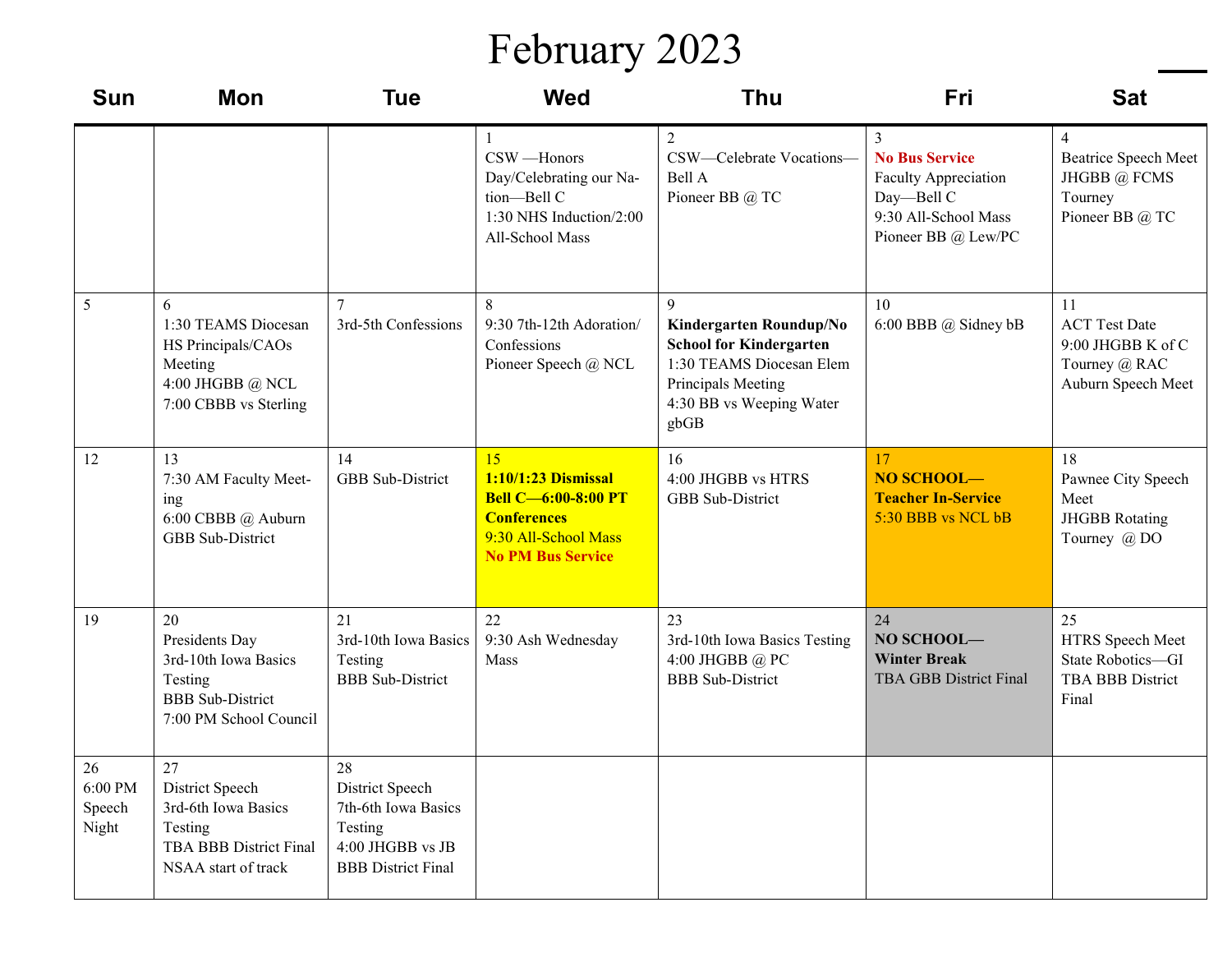### March 2023

| <b>Sun</b> | Mon                                                                                              | <b>Tue</b>                                                                      | <b>Wed</b>                                                                                                                   | <b>Thu</b>                                                                   | Fri                                                                                                                                                     | <b>Sat</b>                                            |
|------------|--------------------------------------------------------------------------------------------------|---------------------------------------------------------------------------------|------------------------------------------------------------------------------------------------------------------------------|------------------------------------------------------------------------------|---------------------------------------------------------------------------------------------------------------------------------------------------------|-------------------------------------------------------|
|            |                                                                                                  |                                                                                 | -1<br>Girls State BB                                                                                                         | $\overline{2}$<br>Girls State BB                                             | $\overline{3}$<br>Girls State BB<br>9:30 All-School Mass                                                                                                | $\overline{4}$<br>Girls State BB                      |
| 5          | 6                                                                                                | $\tau$                                                                          | 8<br><b>Boys State BB</b><br>9:30 All-School Mass<br>7th-12th Confessions<br>10:00Pioneer/11:00<br><b>MUDECAS</b> Meetings   | 9<br>Stations-Bell B<br><b>Boys State BB</b>                                 | 10<br>1:10/1:23 Dismissal-<br><b>Bell C-Teacher In-</b><br><b>Service</b><br><b>3rd Quarter Ends</b><br>Adoration<br><b>Boys State BB</b><br><b>Due</b> | 11<br><b>Boys State BB</b>                            |
| 12         | 13<br>7:30 AM Faculty Meet-<br>ing<br><b>Report Card Grades</b><br>10:00 Pioneer AD Meet-<br>ing | 14<br>7:00 PM First Com-<br>munion Meeting III<br>7:00 PM Pioneer BB<br>Meeting | 15<br>9:00 Diocesan Admin<br>Meeting<br>9:30 All-School Mass<br><b>First Confessions</b><br>Pioneer HS Quiz Bowl<br>@ Friend | 16<br>Stations-Bell H<br>10:00 Pioneer Meet-<br>ing/11:00 MUDECAS<br>Meeting | 17<br>Pioneer Academic All-<br>Conference due<br>NSAA D1/D2 State<br>Speech @ Kearney<br>High                                                           | 18<br>Class D All-State<br>Band<br>York MS Honor Band |
| 19         | 20<br><b>No Bus Service</b><br>JH Pioneer Quiz Bowl @<br>Sterling<br>7:00 PM School Council      | 21<br><b>No Bus Service</b><br>3rd-5th Confessions                              | 22<br>9:30 All-School Mass<br>9:30 HS Pioneer Indoor<br>Track @ Doane                                                        | 23<br>Stations-Bell H<br>MUDECAS Music @<br><b>HTRS</b>                      | 24                                                                                                                                                      | 25<br>Sacred Heart Prom                               |
| 26         | 27                                                                                               | 28<br>2:30 HS Auburn Track   9:30 All-School Mass<br>Meet @ Auburn              | 29<br>MUDECAS HS Quiz<br>Bowl @ JB                                                                                           | 30                                                                           | 31<br>Setup for Fun Night                                                                                                                               |                                                       |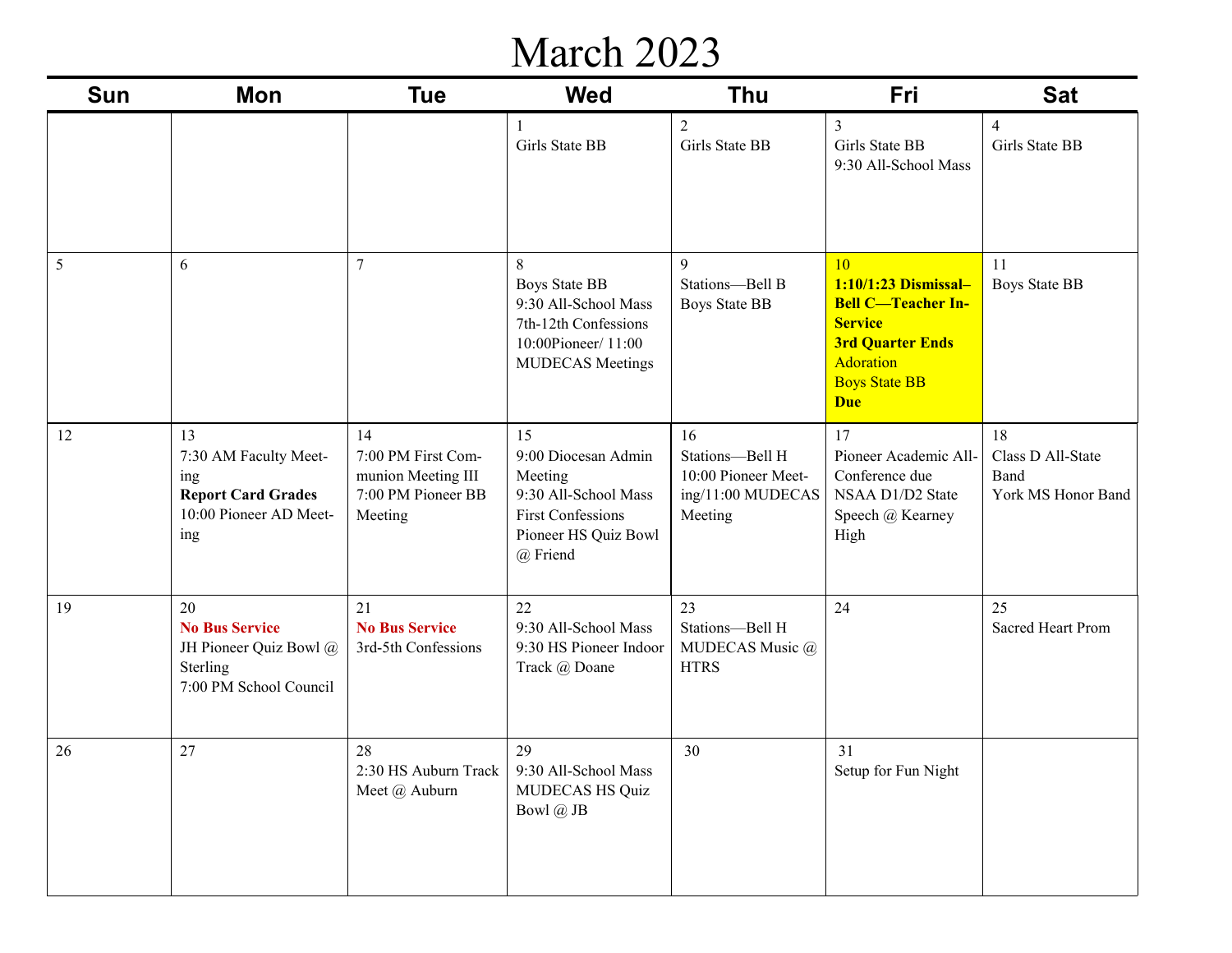# April 2023

| <b>Sun</b>                                                    | <b>Mon</b>                                                                                                                           | <b>Tue</b>                                                                               | <b>Wed</b>                                                                                                                        | <b>Thu</b>                                                                        | Fri                                                                                                          | <b>Sat</b>                                                         |
|---------------------------------------------------------------|--------------------------------------------------------------------------------------------------------------------------------------|------------------------------------------------------------------------------------------|-----------------------------------------------------------------------------------------------------------------------------------|-----------------------------------------------------------------------------------|--------------------------------------------------------------------------------------------------------------|--------------------------------------------------------------------|
|                                                               |                                                                                                                                      |                                                                                          |                                                                                                                                   |                                                                                   |                                                                                                              | <b>ACT</b> Test Date<br><b>Booster Auction/Fun</b><br><b>Night</b> |
| $\overline{2}$<br><b>Palm Sunday</b>                          | 3<br>9:30 HS JCC Track<br>Meet @ Tecumseh<br>1:30 TEAMS Diocesan<br>HS Principals Meeting<br>Priest Study Day<br>5:00 PM Chrism Mass | $\overline{4}$<br>2nd-5th Confessions<br>4:00 JH FCMS Track<br>Meet @ Jug Brown          | 5<br>9:30 All-School Mass<br>6:00-7:00 PM PreK<br>Open House<br>Youth Group                                                       | 6<br>9:30 JH HTRS Track<br>Meet @ PC<br><b>Holy Thursday</b>                      | $\overline{7}$<br>NO SCHOOL-Good<br>Friday                                                                   | 8<br><b>Easter Vigil</b><br>Alumni VB/BB                           |
| 9<br><b>Easter Sunday</b>                                     | 10<br>NO SCHOOL-<br><b>Easter Monday</b>                                                                                             | 11<br>9:30 HS Lewiston<br>Track Meet @ PC<br>1:00 MUDECAS JH<br>Quiz Bowl @<br>Parkview  | 12<br>9:30 All-School Mass<br>6:30 PM District Show-<br>case<br>Youth Group                                                       | 13<br>10:00 JH Pawnee City<br>Meet @ PC                                           | 14<br>Senior Retreat                                                                                         | 15<br>9:00 JH MUDECAS<br>Track Meet @ JCC                          |
| 16                                                            | 17<br>7:30 AM Faculty Meet-<br>ing                                                                                                   | 18<br>9:30 HS Irish Invite<br>Track @ Syracuse<br>4:00 JH FCMS Track<br>Meet @ Jug Brown | 19<br>9:30 Adoration/<br>Confessions<br><b>Progress Report</b><br><b>Grades Due</b><br><b>MUDECAS Rain Date</b>                   | 20<br>7:00 PM 4th Grade<br>Nebraska History<br>Night                              | 21<br>District Music @ TBA                                                                                   | 22<br>9:00 HS MUDECAS<br>Track Meet @ Free-<br>man                 |
| 23<br><b>First Communion</b><br>Rulo/Arago/<br>Dawson/Shubert | 24<br>7:30 AM Faculty Meet-<br>ing<br>State Journalism @<br>Norfolk<br>7:30 PM School Coun-<br>cil Meeting                           | 25<br>9:00 HS Pawnee City<br>Track Meet $@$ ${\rm PC}$                                   | 26<br><b>MUDECAS Rain Date</b><br>9:30 All-School Mass<br>9:30 JH Lewiston Track<br>Meet @ PC<br>7:00 First Communion<br>Practice | 27<br>6:30 PM PreK Music<br>Program<br>7:00 PM 8th Grade<br><b>Parent Meeting</b> | 28<br>1:10/1:23 Dismissal-<br><b>Teacher In-service</b><br><b>Bell F</b><br>7:30 PM HS Activities<br>Banquet | 29<br>9:00 HS Pioneer<br>Track Meet @ TC                           |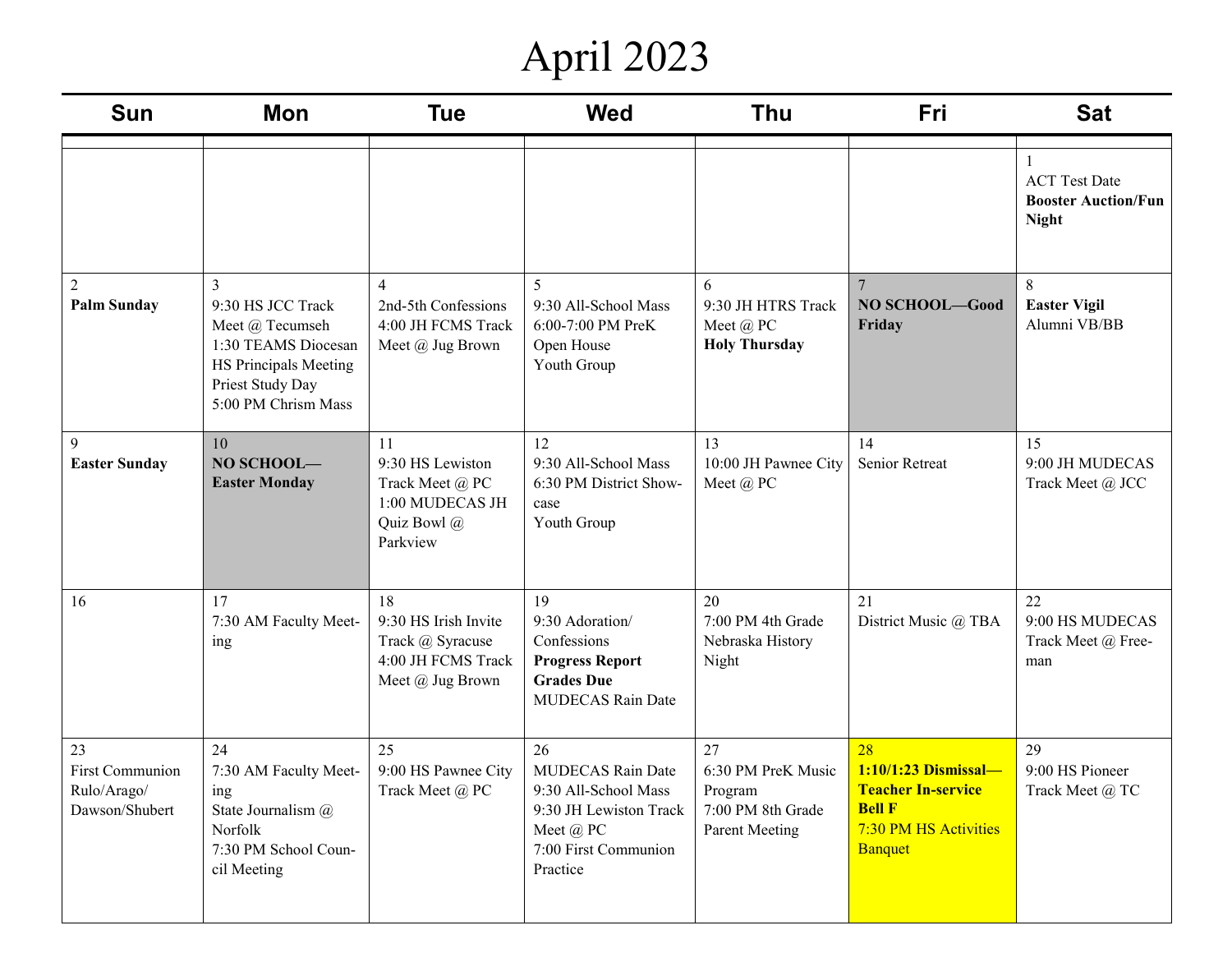# May 2023

| <b>Sun</b>                                          | <b>Mon</b>                                                                                                                                                                       | <b>Tue</b>                                                                                                                             | <b>Wed</b>                                                                                   | <b>Thu</b>                                                                                                                                           | <b>Fri</b>                                                                                        | <b>Sat</b>                                |
|-----------------------------------------------------|----------------------------------------------------------------------------------------------------------------------------------------------------------------------------------|----------------------------------------------------------------------------------------------------------------------------------------|----------------------------------------------------------------------------------------------|------------------------------------------------------------------------------------------------------------------------------------------------------|---------------------------------------------------------------------------------------------------|-------------------------------------------|
| 30<br><b>First Communion</b><br>Sts. Peter and Paul | 9:30 May Crowning<br><b>Student Co Nominations</b>                                                                                                                               | $\overline{2}$<br>10:00 JH Sacred Heart<br>Track Meet @ Jug<br><b>Brown</b><br>7:00 PM K-6th Elemen-<br>tary Spring Music Pro-<br>gram | $\overline{3}$                                                                               | $\overline{4}$<br>1:30 K-3rd Field Day<br>7:00 PM 7th-12th<br>Music Program                                                                          | 5<br>9:00 HS JCC Track Meet<br>@ Tecumseh<br>9:30 All-School Mass                                 | 6<br>9:00 JH Pioneer Track<br>Meet @ PC   |
| $\overline{7}$<br>Mother's Day                      | 8<br>7:30 AM Faculty Meet-<br>ing<br>7th-12th Confessions<br><b>Senior Finals</b><br>Student Council Speech-<br>es/Elections-Bell H<br>7:00 PM Academic<br>Awards/Senior Capping | 9<br>2nd-5th Confessions<br><b>Senior Finals</b><br>Seniors Last Day<br>Class Officer Nomina-<br>tions                                 | 10<br>D-1 District Track                                                                     | 11<br>$1:00$ 4th-6th Field<br>Day                                                                                                                    | 12<br>1:10/1:23 Dismissal-<br><b>Bell C-Teacher In-</b><br><b>Service</b><br>9:30 All-School Mass | 13                                        |
| 14                                                  | 15<br>10:00 Pioneer/11:00<br><b>MUDECAS</b> Meetings<br>7:30 PM School Council                                                                                                   | 16<br>Final Exams<br>PreK/8th Grade Last<br>Day<br>7:30 PM HS Graduation                                                               | 17<br>Final Exams<br>7:30 PM 8th Grade<br><b>Promotion Mass</b>                              | 18<br><b>Final Exams</b><br>8:30 Holy Day-<br><b>Ascension Thursday</b><br>12:30 Dismissal-<br><b>Last Day of School</b><br><b>No PM Bus Service</b> | 19<br><b>Teacher Work Day</b><br>State Track @ Omaha<br><b>Burke</b>                              | 20<br>State Track @ Omaha<br><b>Burke</b> |
| 21                                                  | 22<br>Irish BBall Camp 2nd-<br>8th Grades -9:00-12:00<br>Girls/ 1:00-4:00 Boys                                                                                                   | 23<br>Irish BBall Camp 2nd-<br>8th Grades -9:00-<br>12:00 Girls/ 1:00-4:00<br><b>Boys</b>                                              | 24<br>Irish BBall Camp 2nd<br>-8th Grades $-9:00$ -<br>12:00 Girls/ 1:00-4:00<br><b>Boys</b> | 25                                                                                                                                                   | 26                                                                                                | 27                                        |
| 28                                                  | 29<br>Memorial Day                                                                                                                                                               | 30<br>Irish HS BB Mini-<br>Camps                                                                                                       | 31<br>Irish HS BB Mini-<br>Camps                                                             |                                                                                                                                                      |                                                                                                   |                                           |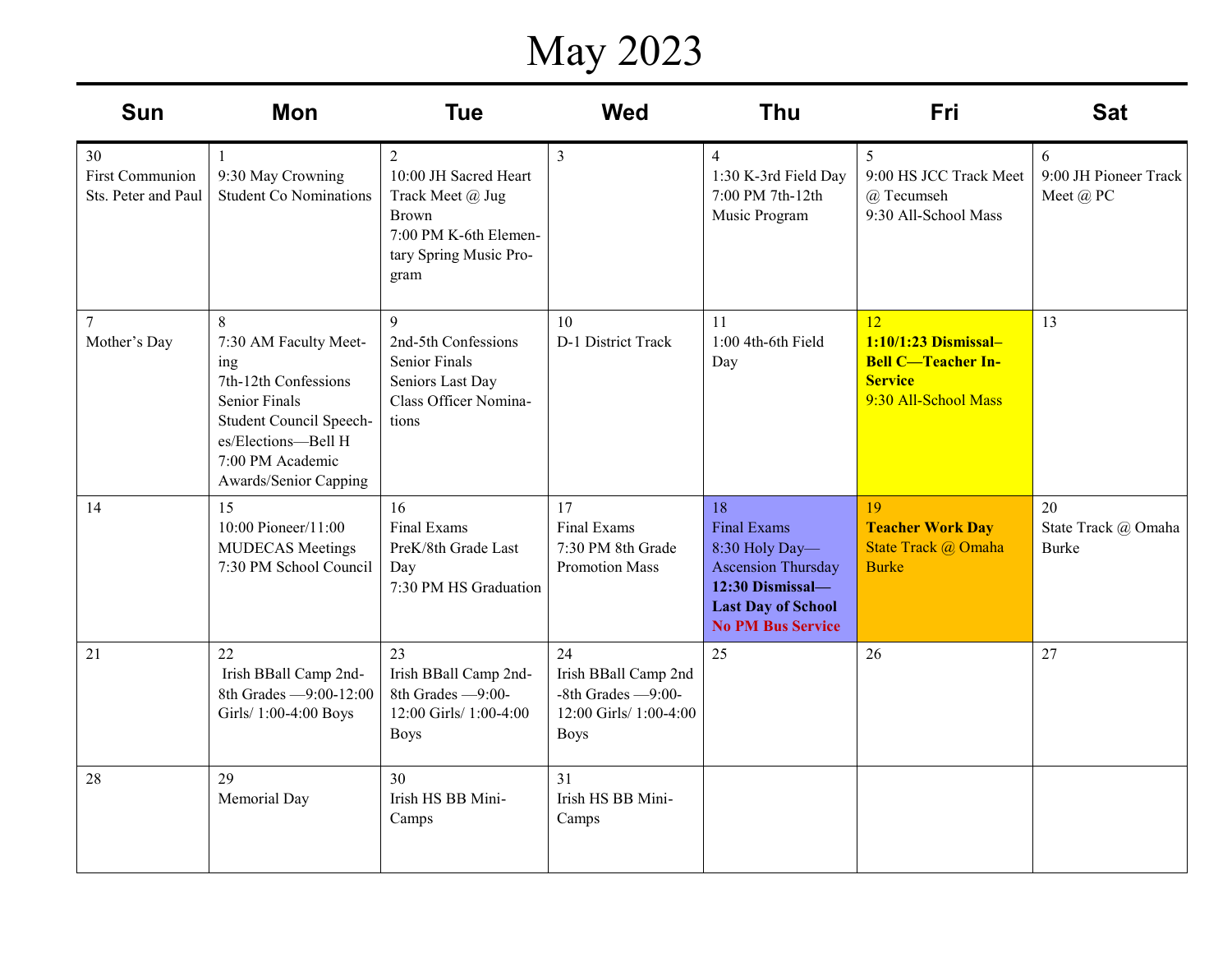#### June 2023

| Sun                | Mon                             | <b>Tue</b>                      | <b>Wed</b>                           | Thu                             | Fri                                                               | <b>Sat</b>                                        |
|--------------------|---------------------------------|---------------------------------|--------------------------------------|---------------------------------|-------------------------------------------------------------------|---------------------------------------------------|
|                    |                                 |                                 |                                      | Irish HS BB Mini-<br>Camps      | 2<br>Irish HS BB Mini-<br>Camps<br><b>SCC All-Star VB</b><br>Game | $\mathfrak{Z}$<br><b>SCC All-Star BB</b><br>Games |
| $\overline{4}$     | 5<br>Irish HS BB Mini-<br>Camps | 6<br>Irish HS BB Mini-<br>Camps | $\tau$<br>Irish HS BB Mini-<br>Camps | 8<br>Irish HS BB Mini-<br>Camps | 9<br>Irish HS BB Mini-<br>Camps                                   | 10<br><b>ACT</b> Test                             |
| 11                 | 12<br>SH Elementary VB<br>Camp  | 13<br>SH Elementary VB<br>Camp  | 14<br>SH Elementary VB<br>Camp       | 15<br>SH Elementary VB<br>Camp  | 16                                                                | 17<br>Sertoma 8-Man All-<br>Star FB Game/HOF      |
| 18<br>Father's Day | 19                              | 20                              | 21                                   | 22                              | 23                                                                | 24                                                |
| 25                 | 26                              | 27                              | 28                                   | 29                              | 30                                                                |                                                   |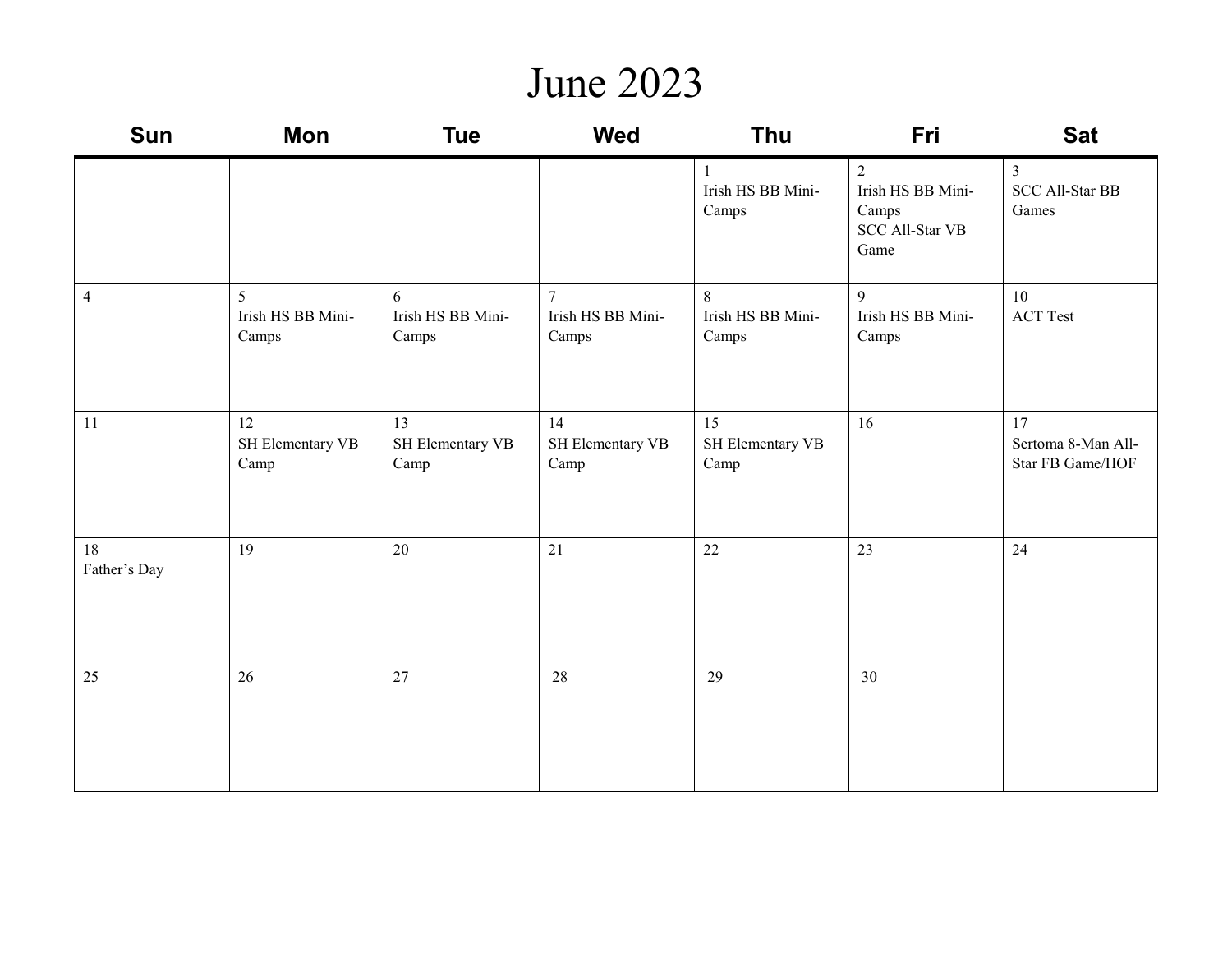## July 2023

| <b>Sun</b>     | Mon                                              | <b>Tue</b>                                  | <b>Wed</b>                            | Thu                                     | Fri                                     | <b>Sat</b>                            |
|----------------|--------------------------------------------------|---------------------------------------------|---------------------------------------|-----------------------------------------|-----------------------------------------|---------------------------------------|
|                |                                                  |                                             |                                       |                                         |                                         | $\mathbf{1}$                          |
| $\sqrt{2}$     | $\mathfrak{Z}$                                   | $\overline{4}$                              | 5                                     | 6                                       | $\overline{7}$                          | 8<br>SH All-School Reun-<br>ion       |
| $\overline{9}$ | 10<br>7th-12th Irish Football<br>Camp            | 11<br>7th-12th Irish Football<br>Camp       | 12<br>7th-12th Irish Football<br>Camp | 13<br>7th-12th Irish Foot-<br>ball Camp | 14<br>7th-12th Irish Foot-<br>ball Camp | 15<br>7th-12th Irish Football<br>Camp |
| 16             | 17                                               | 18                                          | 19                                    | 20                                      | 21                                      | 22                                    |
| 23             | 23<br>NSAA AD Summit<br>NCA BB All-Star<br>Games | 25<br>NCA Clinic<br>NCA VB All-Star<br>Game | 26<br>NCA Clinic                      | 27<br>NCA Clinic                        | 28                                      | 29                                    |